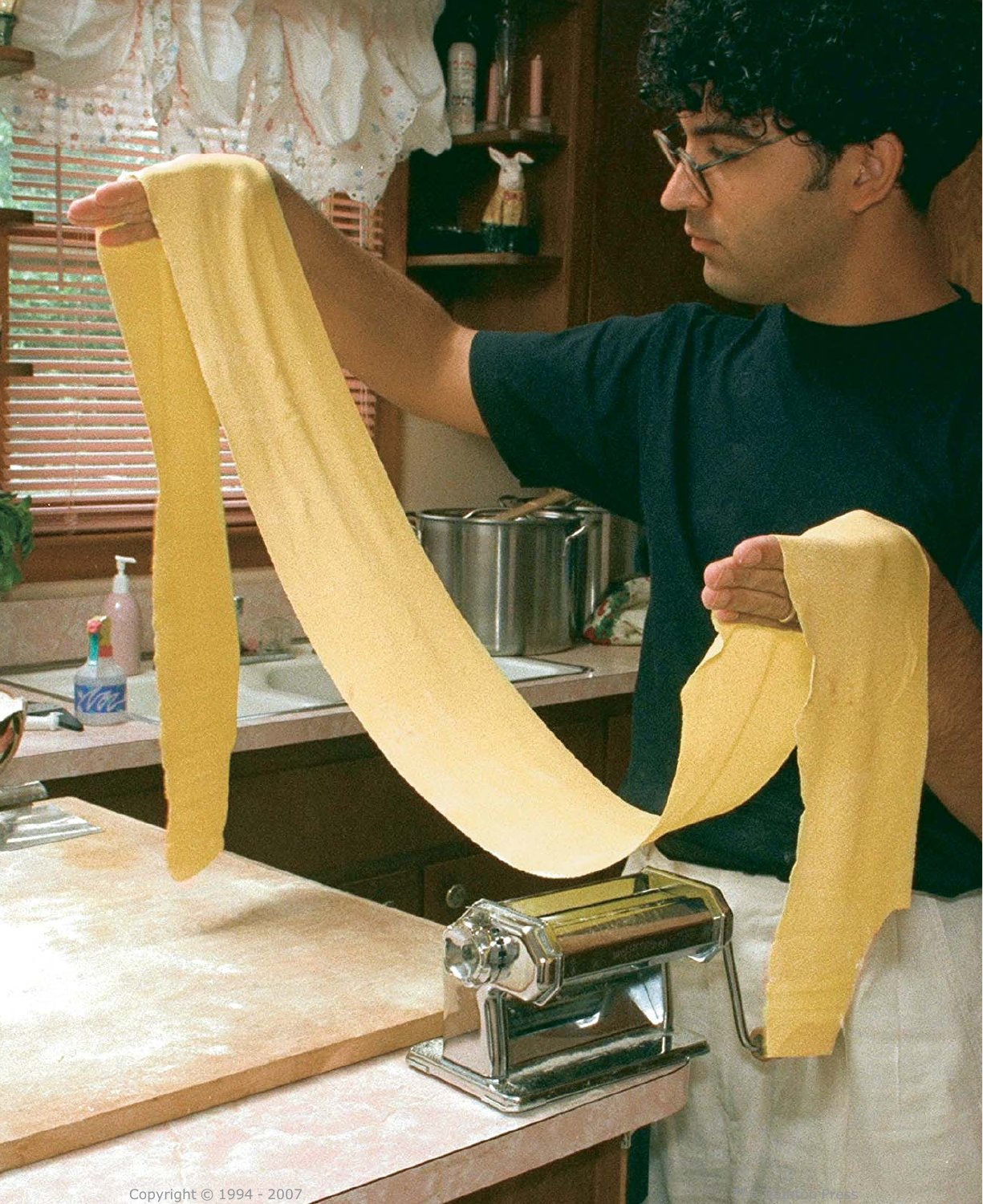# Making Stuffed Pasta

A step-by-step guide to preparing regional Italian dishes

**BY DANIEL C. ROSATI**

lour, water, eggs, and oil. Combine these most basic ingredients and something amazing happens—you create pasta. F

I grew up in an Italian-American household, and pasta was a major part of our weekly menu. As a child, I thought pasta came in two forms, the dry commercial style (or *maccherone* as we referred to all dry pasta) or frozen cavatelli and ravioli. It wasn't until I was seventeen, on a trip to Italy, that I encountered fresh pasta. Walking through the streets of Florence, I came upon three old women seated

behind a makeshift table outside a rustic trattoria. From a distance, I thought they were shaping small figures out of clay. In fact, they were making tortellini. That inspired me to learn to make pasta myself. Later I was able to hone my skills during the seven years I spent as assistant to cooking authority Giuliano Bugialli, who's made a special study of regional Italian pasta dishes.

As a cooking instructor, most of the classes I teach are on authentic regional Italian cuisine, and the most commonly requested pasta dishes are stuffed pastas,

or *pasta ripiena,* as they are known in Italy. Of the three I'm about to share with you, two come from neighboring provinces in the northern part of Italy's peninsula: *pansoti* (see photo on p. 24) from Liguria and *cappelletti*(as shown on p. 25) from Emilia-Romagna; the third, *culingiones* (pictured on p. 23), comes from the island of Sardinia, off the western coast in the Tyrrhenian Sea. Each is the most common stuffed pasta of its region. I've chosen them not only to show Italy's culinary diversity, but also to emphasize traditional Italian techniques, ones that I hope you will practice and enjoy in your kitchen.

*Use fresh pasta. At left: Just-rolled dough is the best guarantee of a tight seal when making stuffed pasta. Work with a small amount of dough at a time to prevent drying. A fourth of the dough recipe yields a ribbon several feet long.*



*Liquid ingredients and flavorings go into a well made in the flour. Here, saffron threads ground to powder and mixed with warm water flavor the pasta for* culingiones.

You'll notice that the sauces for these pastas are uncomplicated. Their purpose is to enhance, whereas the sauce for a dry pasta is meant to be a larger part of the final dish.

# **GROUND RULES FOR STUFFED PASTAS**

Regardless of the shape of stuffed pasta you're making and its filling, observing the following guidelines will ensure your success.

**Start with fresh pasta—**When making these stuffed delicacies, I believe it's important to use

homemade pasta, rather than sheets bought from a pasta shop. You'll get a better seal with a just-stretched ribbon of dough that hasn't been allowed to dry.

To avoid excessive drying, work with only a quarter of the dough at a time. Have the filling and the sauce ready *before* making the pasta. Most fillings and sauces can be made a day ahead; this breaks up the work load considerably. Fillings should be cold when you use them, otherwise they'll soften the pasta.

**Get a tight seal—**Aim for a doughto-dough seal, which is the best insur-

ance against the pasta opening during cooking and spilling its contents into the boiling water. If you must moisten the pasta, don't paint water on with your finger—this gives a precarious seal at best. Instead, mist the pasta lightly with water from a spray bottle. Never use egg, as it has a large concentration of fat that inhibits a proper seal.

After stuffing, allow the pasta to dry on a floured cloth or paper towel for about twenty minutes, or until a leather-like skin forms. This keeps the pasta from sticking when it's cooking or in storage.

**Freeze if you want, but not for long—**You can freeze uncooked stuffed pasta for up to two weeks.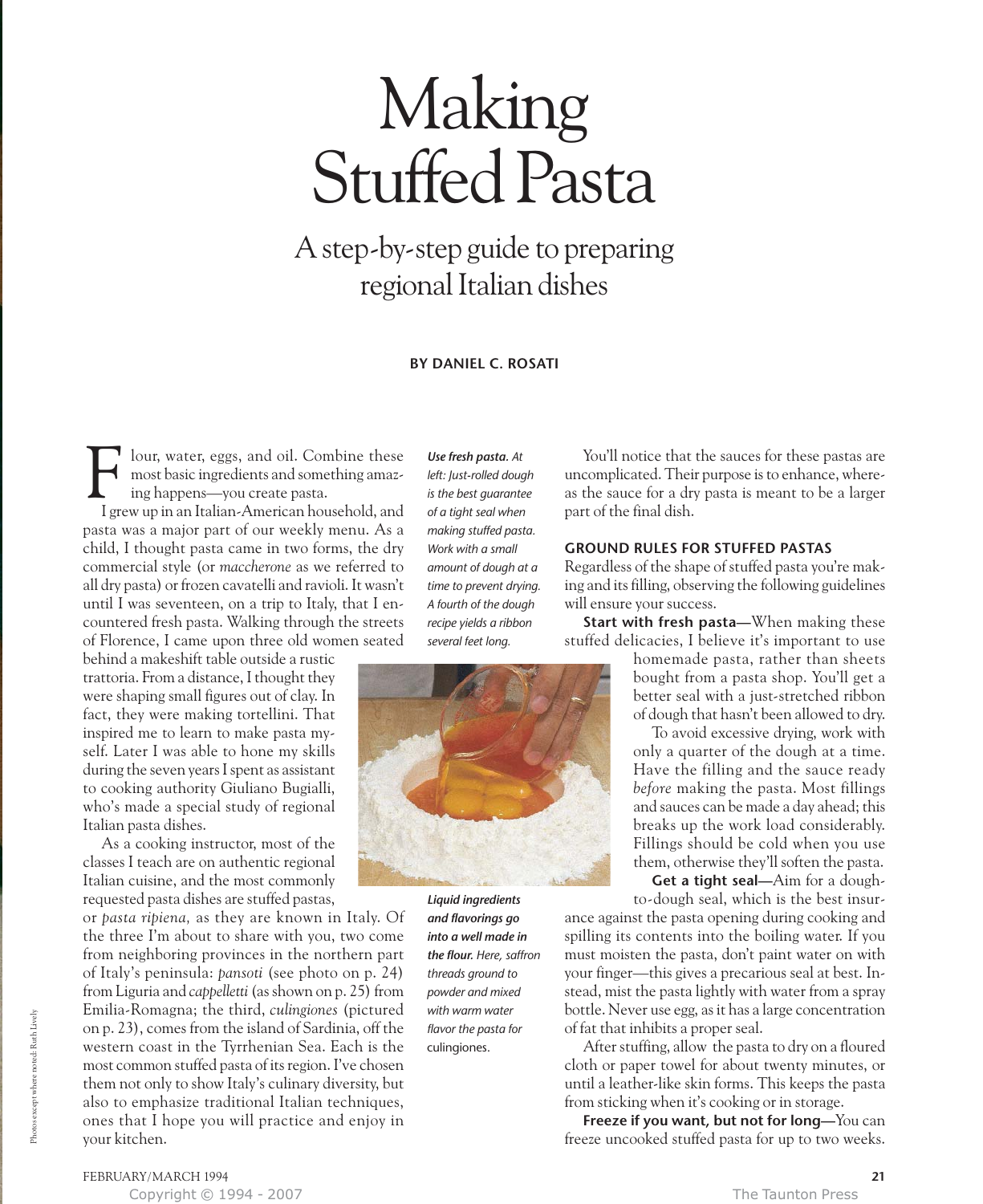Thereafter, the pasta becomes very brittle and breaks apart when cooking. If I'm going to freeze pasta, I use a mixture of two parts all-purpose and one part durum (also called semolina) flours. The higher protein content of the durum flour creates a stronger dough that holds up better in storage. Freeze the pastas on trays, then store them in tightly sealed plastic bags.

**Cook in plenty of salted water—**Use an abundance of water, at least seven quarts per pound of pasta. Pasta, rice, and grains exude excess starch as they

cook, and an insufficient amount of water leaves a gummy coating on the food. Foam rising to the surface indicates you haven't used enough water. Always start with cold water, since hot tap water can

include a large amount of sediment and sour-tasting mineral deposits that accumulate in your water heater. Boiling the water for a long time also imparts an off taste.

When the water comes to a rolling boil, season it with about five tablespoons of coarse salt. This may sound like a lot, but remember, you're seasoning the *water,* not the pasta. Cooked in unsalted water, starch-based foods taste unappetizingly bland. If you're in doubt about the amount of salt, taste the water. It should taste salty, but not so much as

to make your mouth pucker or tears spring to your eyes. I use kosher salt, which has a more subtle flavor than table salt. Never add oil to the cooking water or your sauce won't adhere to the pasta.

Adding the salt will momentarily halt the boiling. When the water returns to a rolling boil, add the pasta, stirring gently with a long-handled spoon to prevent it from settling on the bottom of the pot. Cook just until the edges of the pasta are tender, usually about four minutes after the water resumes boiling. Stuffed pasta is delicate, so don't dump it into a colander. Instead, retrieve the pasta with a wide hand-held strainer, shake gently to dispel excess water, sauce it, and serve.

## **MAKING THE DOUGH**

I prefer to make pasta on a wooden pastry board or a pastry cloth (both readily available at houseware stores). It's easy to work dough on these surfaces because flour gets into the pores of the wood and the weave of the cloth, creating a nonstick surface. A plastic-laminate kitchen counter is fine, too, but



*Wet ingredients are mixed together, and then flour is gradually pulled in from the sides of the well.*



*The goal is a dough that is elastic and smooth, no longer sticky but not yet stiff.*



*Before stretching the dough, carefully fold it to the exact width of the rollers and pass it through one last time on the widest setting.*

you'll need to keep it lightly floured as you work.

From the time you start mixing the dough until you've completed the rolling, you're incorporating flour. How much flour you actually end up working into the dough depends on several variables: the humidity, the flour's moisture content, your method and speed of work. If you use up all the flour called for in the recipe, add small amounts to your work surface as needed.

**Mixing the dough—**I like to mix pas-

ta the traditional way, right on my pastry board. Place the flour in a mound and make a well in the center that's large enough to hold the liquid ingredients. Pressing a one-cup measure into the flour and moving it around makes a deep, straight-

> sided well with an even layer of flour on the bottom. If a recipe calls for two types of flour, mix them together before forming the mound.

> All the liquid ingredients go into the well, along with any flavorings or seasonings called for in the recipe (see photo on p. 21). Using a fork, slowly combine the liquid ingredients until the mixture resembles a thin, smooth batter. Next, begin bringing in flour from the sides of the well (see photo above). Don't rush this step. The more time you take, the more flour you'll incorporate; this not

only makes the most of your ingredients but also results in a wonderfully smooth dough. Continue until you have a wet dough, and your fork is doing nothing but moving this mass around. Now you're

ready to knead by hand.

**Kneading by hand—**Chances are, you'll have flour left on the board. Before proceeding, sift this remaining flour to clean it of dried dough particles, which make lumps in your pasta if not removed. To avoid incorporating air into the flour, which I believe can dry the dough out before it's taken up enough flour, I'm careful not to raise the sifter from the board. I simply move it from side to side.

Place the soft dough so that half of it is on the cleaned flour. With a lightly floured palm, press the heel of your hand into the center of the dough. Fold the

dough toward you and give it a quarter turn clockwise. Repeat this folding and turning until you have a smooth, elastic dough that's no longer sticky. When you can press a finger into the center of the dough and it springs back, hand-kneading is complete (see photo above, center).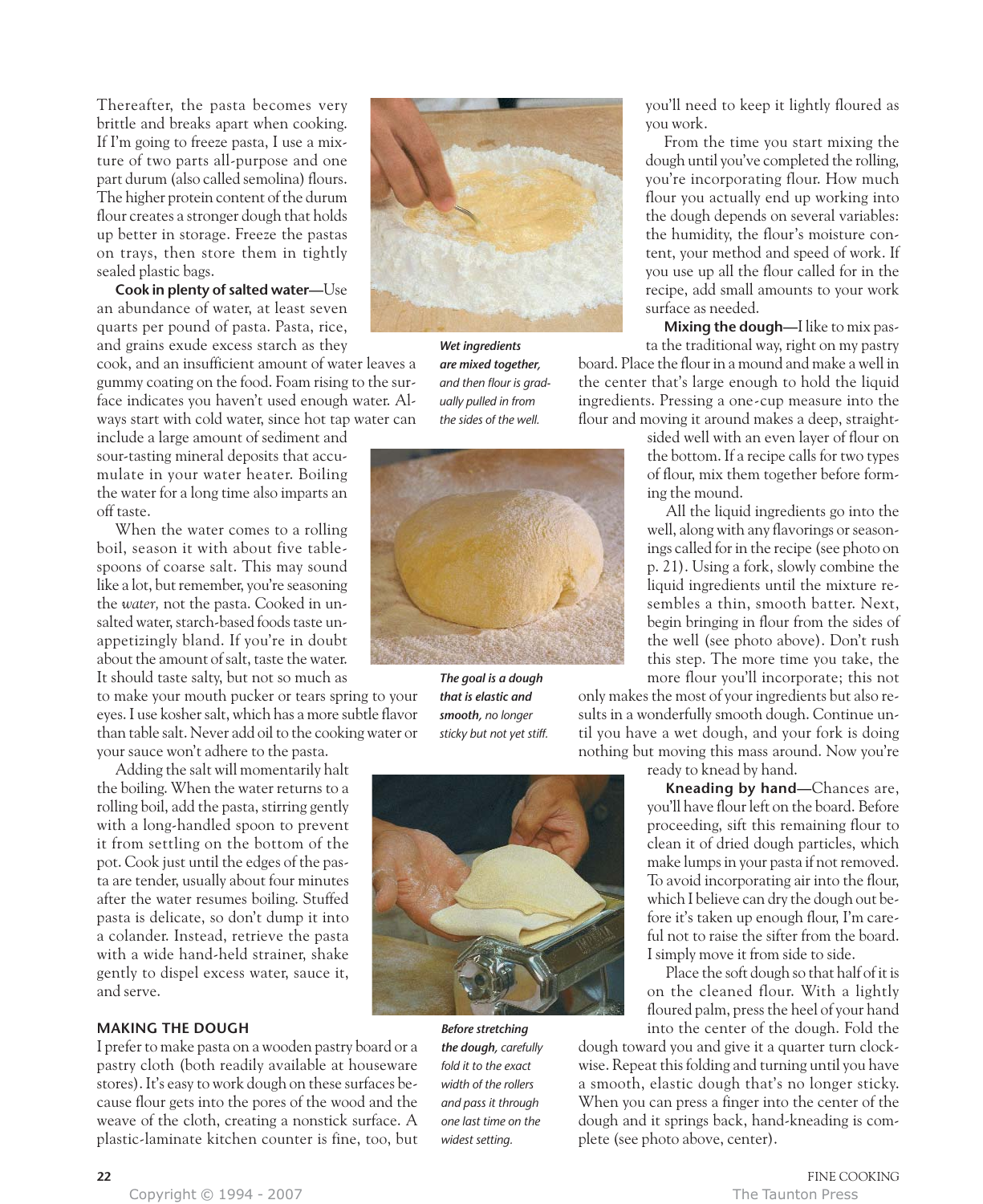If you stretch pasta with a rolling pin rather than a pasta machine, allow the dough to rest for fifteen minutes under an inverted bowl or wrapped in plastic film first. This relaxes the gluten and makes the dough easier to roll. Then proceed to roll the pasta as you normally do. If you're using a pasta machine, you must knead the dough a second time by machine.

**Kneading by machine—**I prefer to use a pasta machine because it makes a thin, even, nicely squared ribbon of dough that's easy to work with. A pasta machine is a simple device consisting of two steel rollers and a crank. A knob on one side of the machine controls the amount of space between the rollers. The widest setting is used for the second kneading, while the narrower settings are used for stretching the dough. Two brands of hand-cranked pasta machines are available in this country (see Resources, p. 25), the Atlas and the Imperia. I use an Imperia. They both work the same way, but there's one important difference. The Atlas has one more setting for stretching the dough, which I find too thin for making most stuffed pastas.

With the machine securely clamped to your counter or table, adjust the rollers to their widest setting.

Work with a quarter of the dough at a time, and leave the rest wrapped securely in plastic to prevent it from drying.

Lightly flour the dough and crank it through the rollers. You'll have a wide, elongated ribbon of

even thickness. Dredge one side through the remaining flour, place it on the board with narrow ends at left and right, and fold into thirds. This will give you a triple thickness of pasta with a light coating of flour all around and a thin layer of flour sandwiched in the center. Starting at the end nearest you, press the air out with your fingertips. Pass the dough through the machine narrow end first. In the beginning, the dough will have a sticky texture and a rough surface. Repeat until you have a smooth and very elastic dough. (Fold the dough in the same direction each time to ensure that with every run through the machine, a little more flour gets kneaded into the dough.) It may take anywhere from five to a dozen passes through the rollers for the pasta to reach the right consistency. It should feel velvety soft, just like a baby's skin. Fold the pasta into thirds again, making sure it is the same width as the ma-



*1. Fold a 4-inchwide ribbon of dough in half lengthwise to form a crease, then unfold. 2. Place level tablespoons of the filling an inch apart along one side of the dough. 3. Fold the dough over to cover and press between each mound with a finger. Use a crimped pastry cutter to cut the filled dough into 2-inch squares. 4. Gently press the edges of each ravioli to ensure a proper seal.*

chine's rollers, and pass it through one last time at the first setting (see bottom photo on opposite page). Now your kneaded dough is ready to be stretched.

**Stretching the dough—If you're using an** Atlas, stretch the dough only to the *next to the finest* setting. If you're using an Imperia, take it all the way to the finest setting. Tighten the rollers by one notch from the widest setting. Lightly flour the ribbon of dough and pass it through, narrow end first. Folding is no longer necessary.

When guiding the pasta through the machine, don't hold it with your fingertips, which could accidentally tear the dough as it gets thinner and more fragile. Instead, allow it to rest on the L shape of your outstretched hand between thumb and index finger. Also, while stretching the pasta, once the dough is in the machine, don't stop turning or you'll create a weak place. Continue to flour the pasta and crank it through the rollers, tightening the setting by a notch each time, until you've obtained the necessary thickness. At this point, it's time to form the ravioli, *pansoti,* or whatever it is you're making.

Scraps and trimmings of dough left over after shaping the stuffed pastas can be used in soups. I cut them into strips, dry them completely, then freeze them in plastic bags. Though pasta stored for longer than two weeks in the freezer may crack when cooking, in a soup broken pasta is fine.



**Culingiones** *are Sardinian ravioli stuffed with an eggplantwalnut filling and layered with chunky tomato sauce, cheese, and herbs. See the recipe on the next page.*



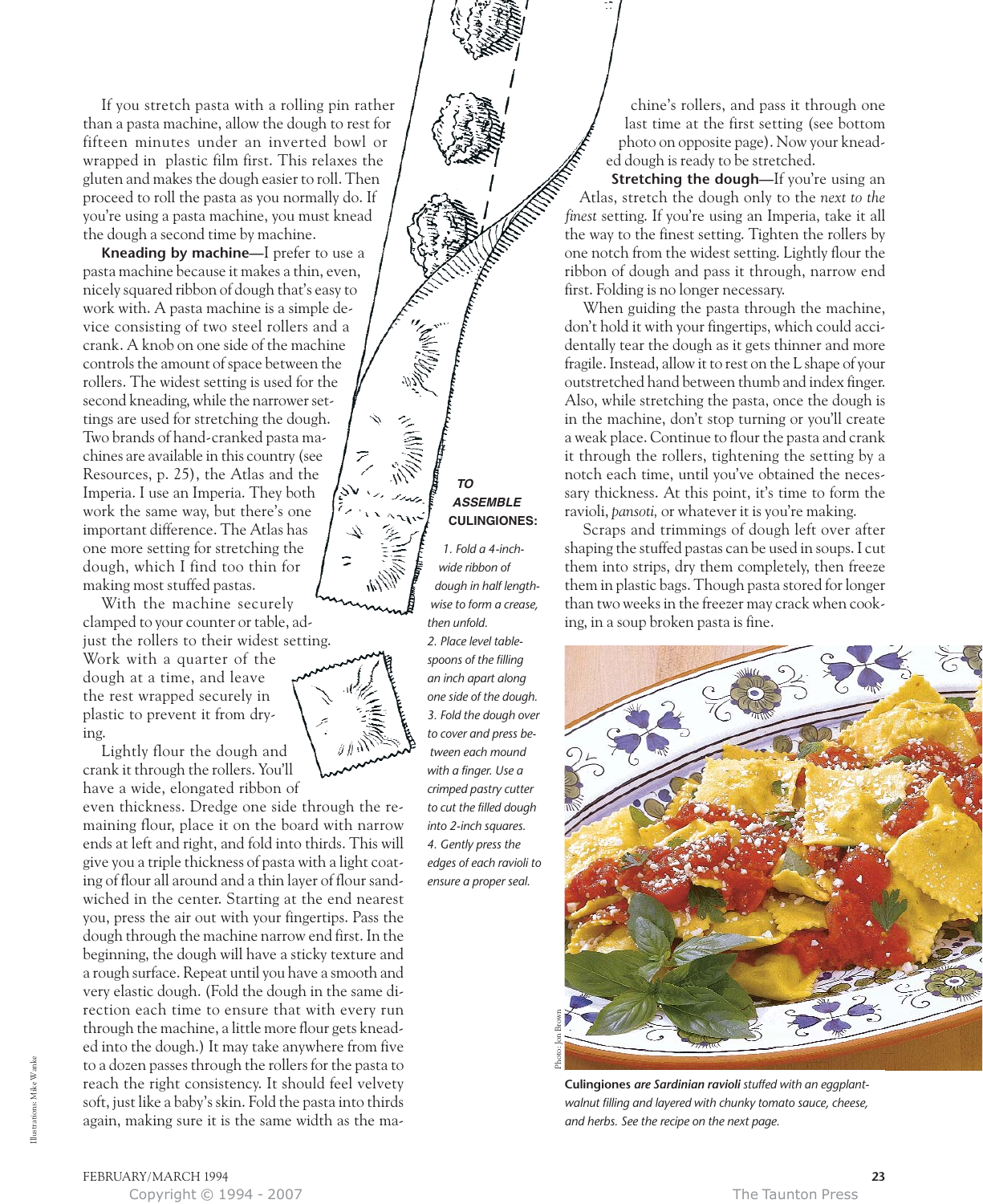# *CULINGIONES, OR RAVIOLI DI MELANZANE*

*(Sardinian eggplant-stuffed ravioli)* I first encountered this dish in a Sardinian cooking class taught by Giuliano Bugialli. Due to the diverse ancient cultures that occupied Sardinia, there are many different spellings for these ravioli, and certainly as many variations in how they're made. This recipe, from my friend Gianna Rosetti, whose family is from Sardinia, uses ricotta cheese and ground walnuts in the stuffing. *Serves four.*

#### **FOR THE FILLING:**

*1 lb. eggplant, peeled and cut into 1⁄2-in. slices Coarse salt (kosher is good) 11⁄2 cups vegetable oil 1⁄4 cup walnuts 11⁄2 cups ricotta cheese 1⁄2 cup grated Fiore Sardo or Pecorino Romano cheese 2 large eggs 1 large egg yolk 5 large basil leaves, chopped coarse 10 mint leaves, chopped coarse 10 sprigs Italian parsley, leaves only, chopped coarse Pepper*

# **FOR THE SAUCE:**

*2 lb. Italian plum tomatoes, chopped 1⁄4 cup extra-virgin olive oil 1 clove garlic, mashed 5 large basil leaves, chopped coarse Salt and pepper*

**FOR THE PASTA:** *2 cups unbleached flour 1 cup fine semolina flour*



*The pasta for* **pansoti** *is sometimes made with white wine, which gives it a delicate color and aroma. This Ligurian specialty is stuffed with a mixture of greens and cheese, and sauced with a pesto-like blend of walnuts and pine nuts.*

# **TO ASSEMBLE PANSOTI:**

*1. Trim a ribbon of dough to 4 inches wide. Fold the bottom corner up and cut along the vertical leg of the triangle you've created. 2. Now unfold and cut the square diagonally to make two triangles. 3. Place a teaspoon of the filling in the center of each triangle. Fold the triangle in half, bringing the two ends of the longest*

*side together. Press to seal all around.*

*4 large egg yolks 1⁄2 tsp. saffron threads, ground in a mortar 1⁄2 cup warm water 1⁄4 tsp. table salt*

**TO FINISH:**

*5 large basil leaves, chopped coarse 5 large mint leaves, chopped coarse 10 sprigs Italian parsley, leaves only, chopped coarse 1⁄2 cup grated Fiore Sardo or Pecorino Romano cheese*

**To make the filling—**Layer the eggplant slices in a medium-size bowl, sprinkling each layer well with coarse salt. On top of the eggplant, set a plate slightly smaller than the bowl and place a heavy object (like a large can of tomatoes) on the plate. Let stand for 20 min. to extract any bitter juices that may be in the eggplant. Rinse under cold water and pat dry. Cut into 1/2-inch cubes.

In a large frying pan, heat the oil over medium heat until very hot. Add the eggplant and toss constantly with a spoon until well browned. Remove the eggplant from the pan immediately and drain on a double layer of paper towels. Cool completely, and put in a large bowl. Grind the walnuts fine in a mortar and pestle or food processor.

Add the cheeses, walnuts, eggs and egg yolk, basil, mint, and parsley. Mix well and season with pepper.

Refrigerate at least 20 min.

**To prepare the sauce—**In a saucepan, heat the oil over a low flame. Add the mashed garlic to the pan and sauté briefly, about 1 min. Do not allow the garlic to brown. Add the chopped tomatoes and cook over low heat for 20 min. Add the basil leaves and season well with salt and pepper.

**To finish—**Fill and shape the pasta (see the illustration on p. 23). Cook in plenty of well-salted water. Chop the herbs coarse. Alternate layers of cooked pasta, sauce, herbs, and cheese.

# *PANSOTI IN SALSA DI NOCI*

*(Ligurian ravioli with walnut sauce)* In Ligurian dialect *pansoti* means potbellied. Traditionally, the filling is prepared with *preboggion,* a mixture of wild herbs and greens sold in bundles. A less common but equally authentic version is to use dry white wine as part of the liquid in the pasta. If you want to try this, substitute wine for up to half the amount of water. *Serves four.*

### **FOR THE FILLING:**

*2 lb. mixed greens (beet tops, spinach, watercress, Swiss chard, dandelion) Coarse salt (kosher is good) 10 large basil leaves, chopped coarse 10 large borage leaves, chopped coarse (optional) 1⁄4 cup fresh marjoram leaves, chopped coarse 2 cloves garlic, minced 1⁄4 cup grated Parmesan cheese 1 cup ricotta cheese 2 large eggs 1⁄2 cup fresh bread crumbs Salt and pepper Nutmeg*

# **FOR THE PASTA:**

*3 cups unbleached flour 3 large eggs*

*1 Tbs. extra-virgin olive oil*

*1⁄2 tsp. salt*

*1⁄2 cup cold water (or equal parts water and dry white wine)*

FINE COOKING